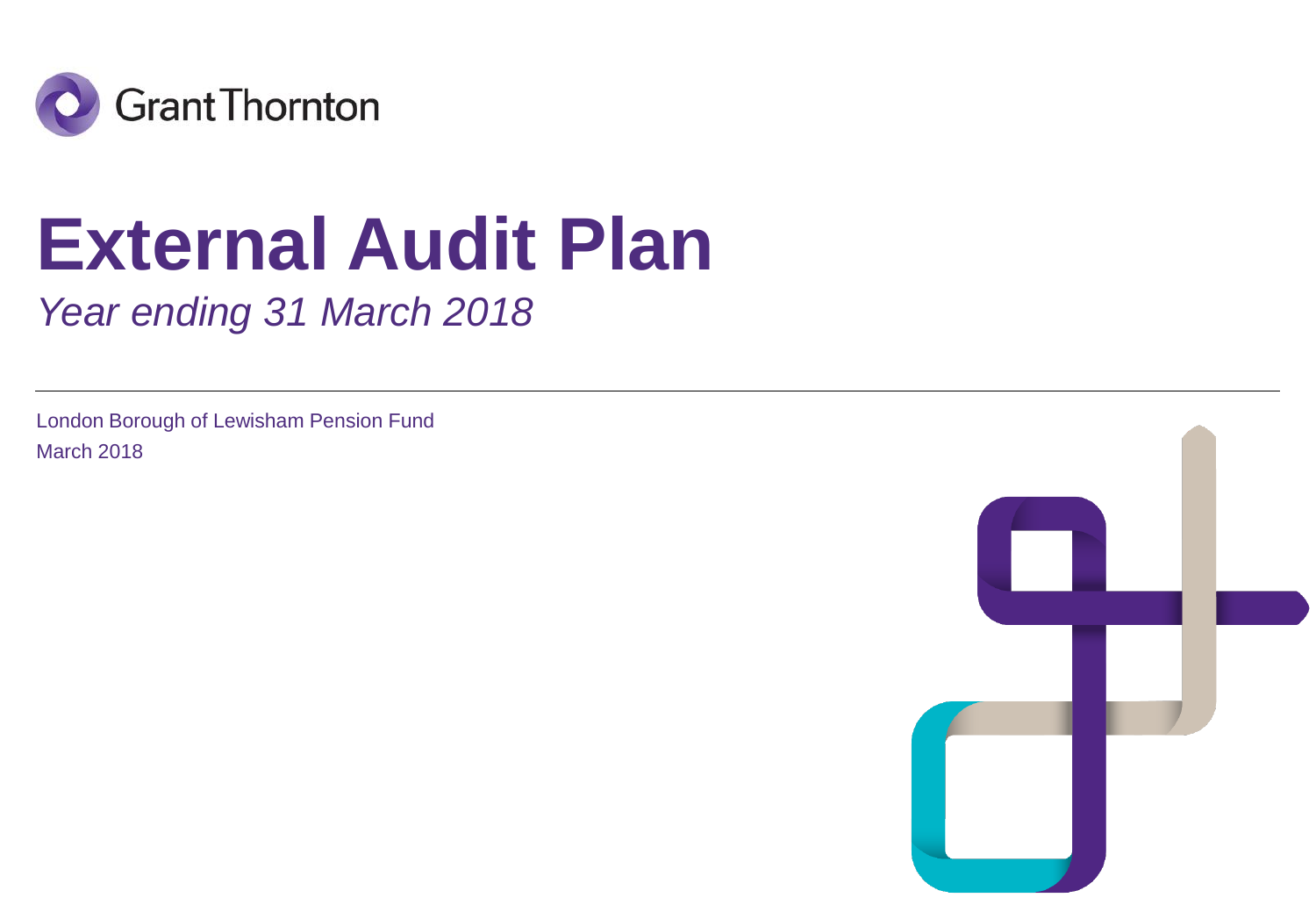### **Contents**

| 000 |  |
|-----|--|
| nn  |  |

**Your key Grant Thornton team members are:**

> Paul Grady Engagement Leader T: 020 7728 2319 E: paul.d.grady@uk.gt.com

Andy Ayre Engagement Manager T: 020 7728 2328 E: andy.j.ayre@uk.gt.com

| <b>Section</b>                             |                |
|--------------------------------------------|----------------|
| Introduction & headlines<br>1.             | 3              |
| Deep business understanding<br>2.          | 4              |
| Significant risks identified<br>3.         | 5              |
| Reasonably possible risks identified<br>4. | $\overline{7}$ |
| Other matters<br>5.                        | 9              |
| Materiality<br>6.                          | 10             |
| 7. Audit logistics, team & audit fees      | 11             |
| Independence & non-audit services<br>8.    | 12             |
|                                            |                |
|                                            |                |
| <b>Appendices</b>                          |                |

The contents of this report relate only to the matters which have come to our attention, which we believe need to be reported to you as part of our audit planning process. It is not a comprehensive record of all the relevant matters, which may be subject to change, and in particular we cannot be held responsible to you for reporting all of the risks which may affect the Fund or any weaknesses in your internal controls. This report has been prepared solely for your benefit and should not be quoted in whole or in part without our prior written consent. We do not accept any responsibility for any loss occasioned to any third party acting, or refraining from acting on the basis of the content of this report, as this report was not prepared for, nor intended for, any other purpose.

A. Revised ISAs 14

Grant Thornton UK LLP is a limited liability partnership registered in England and Wales: No.OC307742. Registered office: 30 Finsbury Square, London, EC2A 1AG. A list of members is available from our registered office. Grant Thornton UK LLP is authorised and regulated by the Financial Conduct Authority. Grant Thornton UK LLP is a member firm of Grant Thornton International Ltd (GTIL). GTIL and the member firms are not a worldwide partnership. Services are delivered by the member firms. GTIL and its member firms are not agents of, and do not obligate, one another and are not liable for one another's acts or omissions.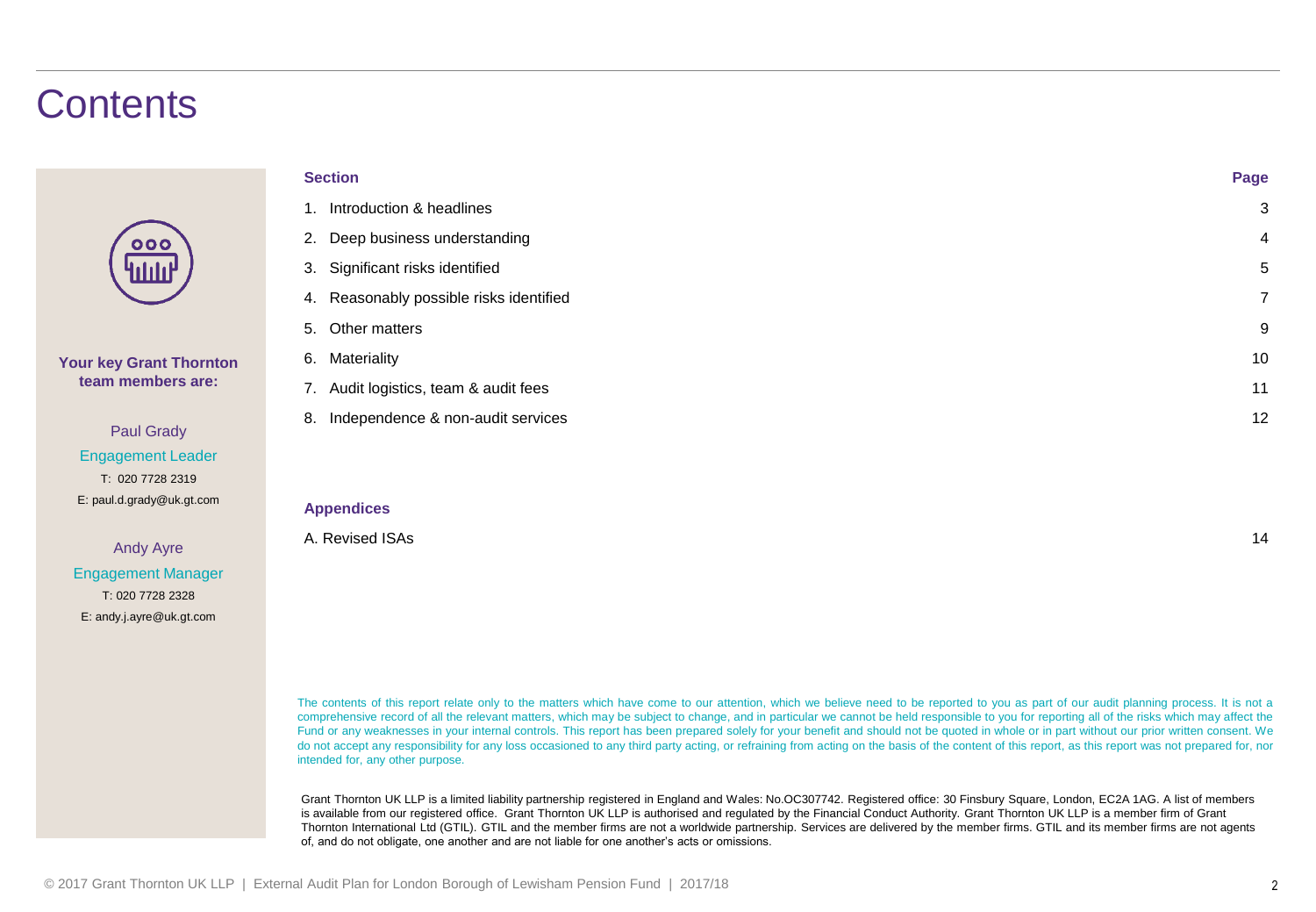### Introduction & headlines

### **Purpose**

This document provides an overview of the planned scope and timing of the statutory audit of London Borough of Lewisham Pension Fund ('the Fund') for those charged with governance.

### **Respective responsibilities**

The National Audit Office ('the NAO') has issued a document entitled Code of Audit Practice ('the Code'). This summarises where the responsibilities of auditors begin and end and what is expected from the audited body. Our respective responsibilities are also set in the Terms of Appointment and Statement of Responsibilities issued by Public Sector Audit Appointments (PSAA), the body responsible for appointing us as auditor of London Borough of Lewisham Pension Fund. We draw your attention to both of these documents on the PSAA [website](https://www.psaa.co.uk/audit-quality/terms-of-appointment/).

### **Scope of our audit**

The scope of our audit is set in accordance with the Code and International Standards on Auditing (ISAs) (UK). We are responsible for forming and expressing an opinion on the financial statements that have been prepared by management with the oversight of those charged with governance (the Audit Panel).

The audit of the financial statements does not relieve management or the Audit Panel of your responsibilities.

Our audit approach is based on a thorough understanding of the Fund's business and is risk based.

| <b>Significant risks</b> | Those risks requiring specific audit consideration and procedures to address the likelihood of a material financial statement error have been<br>identified as:                                                                                                                                                                                                      |
|--------------------------|----------------------------------------------------------------------------------------------------------------------------------------------------------------------------------------------------------------------------------------------------------------------------------------------------------------------------------------------------------------------|
|                          | Fraud in revenue recognition – This risk has been rebutted for the Fund as documented on page 5                                                                                                                                                                                                                                                                      |
|                          | Management over-ride of controls                                                                                                                                                                                                                                                                                                                                     |
|                          | The valuation of Level 3 investments is incorrect                                                                                                                                                                                                                                                                                                                    |
|                          | We will communicate significant findings on these areas as well as any other significant matters arising from the audit to you in our Audit<br>Findings (ISA 260) Report.                                                                                                                                                                                            |
| <b>Materiality</b>       | We have determined planning materiality to be £12.746m (PY £10.414m), which equates to 1% of your net assets. We are obliged to report<br>uncorrected omissions or misstatements other than those which are 'clearly trivial' to those charged with governance. Clearly trivial has been<br>set at £0.637m (PY £0.637m).                                             |
| <b>Audit logistics</b>   | Our interim visit will take place in March 2018 and our final visit will take place in June 2018. Our key deliverables are this Audit Plan and our<br>Audit Findings Report.                                                                                                                                                                                         |
|                          | Our fee for the audit will be no less than £21,000 (PY: £21,000) for the Fund. Where requests are received from other auditors of other bodies<br>for assurance in respect of information held by the Fund and provided to the actuary to support their individual IAS 19 calculations these will<br>be billed in addition to the audit fee on a case by case basis. |
| Independence             | We have complied with the Financial Reporting Council's Ethical Standard and we as a firm, and each covered person, confirm that we are<br>independent and are able to express an objective opinion on the financial statements                                                                                                                                      |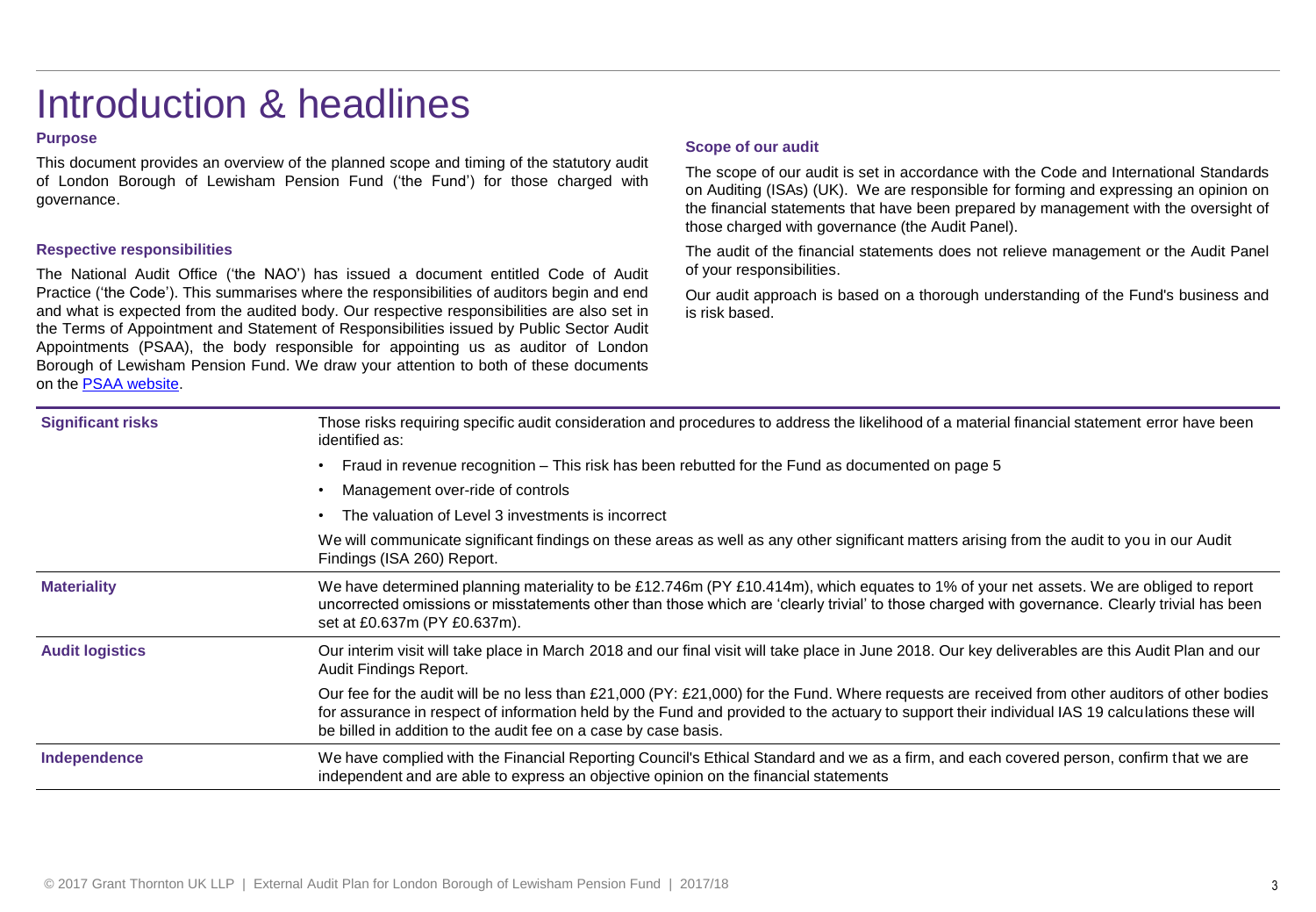### Deep business understanding

### **Changes to service delivery**

#### **Pooling**

Arrangements for the pooling of investments continue to develop. The DCLG have reported on the progress of pools and noted the pace of development, including the launching of procurements for pool operators, appointing senior officers and preparing applications for Financial Conduct Authority authorisation. This remains a challenging agenda, with arrangements required to be in place from 1 April 2018. These arrangements will have a significant impact on how investments are managed and monitored, with much of the operational responsibility moving to the pool operator. It remains key that administering authorities (through Pension Committees and Pension Boards) continue to operate strong governance arrangements, particularly during the transition phase where funds are likely to have a mix of investment management arrangements.

In respect of this area, we understand there have been considerable challenges at the London Common Investment Vehicle (CIV), with several key members of Management having been replaced in recent months. Thus the Council needs to obtain sufficient assurance over its investments with the CIV in terms of the controls in place during the course of the year. There is also a need to make sure the value of assets held with the CIV is clearly disclosed in the Accounts and Annual Report.

#### **Markets in Financial Instrument Directive (MiFID II)**

January 2018 saw the implementation of MiFID II. The impact for the Fund is that to be able to continue to access the same investments as previously, they need to apply to 'opt up' and gain election to professional status. Without this change in status some financial institutions could terminate their relationship with the fund, which may have an adverse impact on the achievement of the investment strategy

### **Changes to financial reporting requirements Key challenges**

#### **Accounts and Audit Regulations 2015 (the Regulations)**

The Department of Communities and Local Government (DCLG) is currently undertaking a review of the Regulations, which may be subject to change. The date for any proposed changes has yet to be confirmed, so it is not yet clear or whether they will apply to the 2017/18 financial statements.

Under the 2015 Regulations local authorities are required to publish their accounts along with the auditors opinion by 31 July 2018.

#### **Changes to the CIPFA 2017/18 Accounting Code**

CIPFA have introduced minor changes to the 2017/18 Code, these include a new disclosure of investment manager transaction costs and clarification on the approach to investment concentration disclosure.

#### **On-going Matters**

- Indexation and equalisation of guaranteed minimum pension (GMP) in public service pensions schemes
- Reforms to public sector exit packages and the application, or not, of the 2013 Fair Deal changes to the LGPS
- Scheme Advisory Board (SAB) work on options for academies within the LGPS and review of Tier 3 employer risks

### **Our response**

#### **Financial pressures**

The 2016 Triennial Valuation highlighted that the funding level improved from 71% to 78% over the three year period since 2013, and the Fund has an updated Contribution plan in place to manage this position over the coming years.

#### **General Data Protection Regulations (GDPR)**

GDPR comes into effect in May 2018 and replaces the Data Protection Act 1998. It introduces new obligations on data controllers. The Fund is both a data controller and a data processor and needs to ensure that it has appropriate processes in place to comply with the changes being introduced.

#### **The Pensions Regulator (tPR) 2016 Governance and Administration Survey**

The results of this survey were published in May 2017. Whilst they showed improvements in governance, tPR noted that its focus for 2017-18 would be scheme governance, record keeping, internal controls and member communication. tPR also warned that its tolerance for schemes' shortcomings in these areas was reducing and that they were more likely to use their enforcement powers in the future, where scheme managers had not taken sufficient action to address issues or meet their duties.

- We will consider whether your financial position leads to uncertainty about the going concern assumption and will review any related disclosures in the financial statements.
- We will keep you informed of changes to the Regulations and any associated changes to financial reporting or public inspection requirements for 2017/18 through on-going discussions.
- As part of our opinion on your financial statements, we will consider whether your financial statements reflect the financial reporting changes in the 2017/18 CIPFA Code.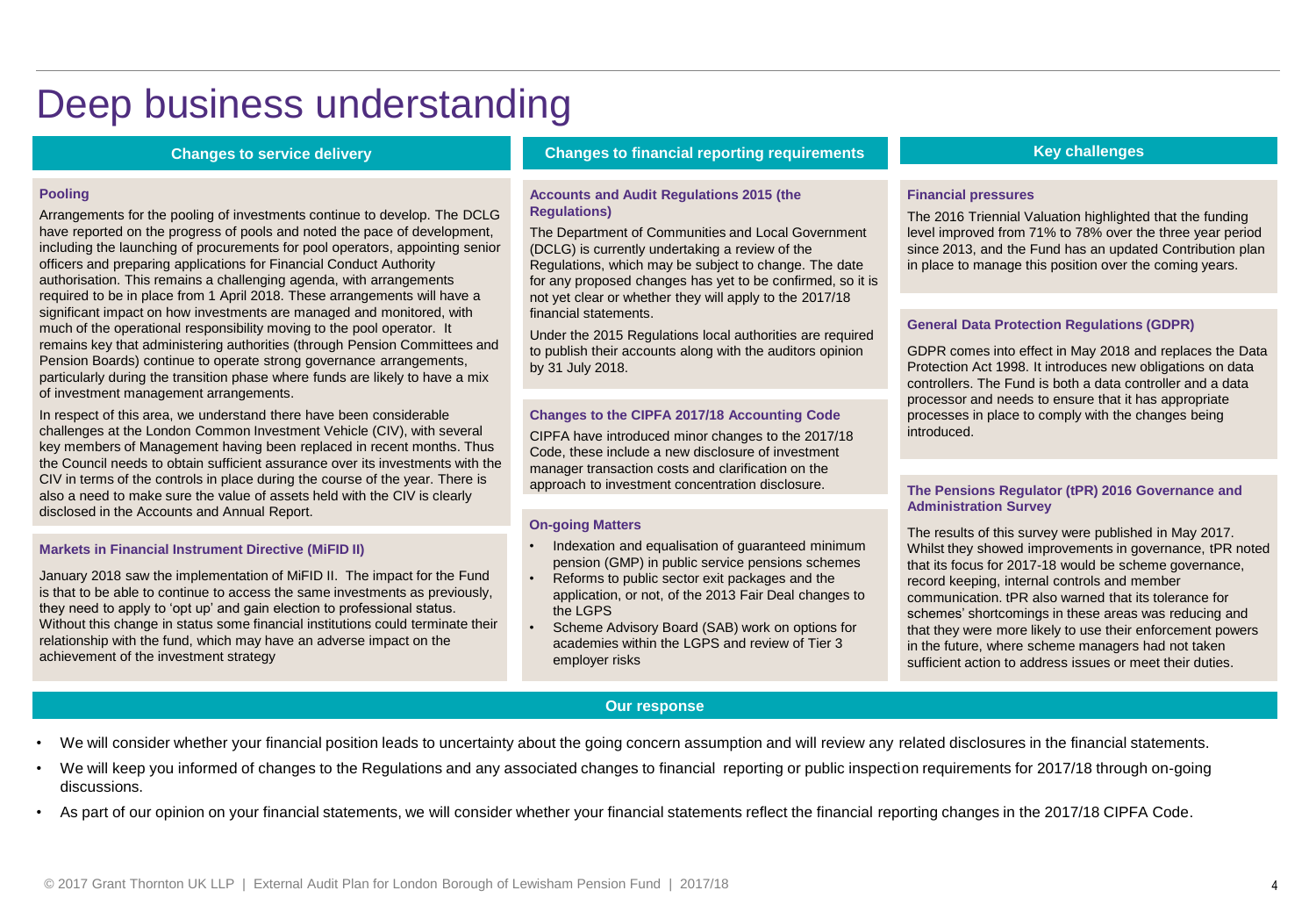### Significant risks identified

Significant risks are defined by professional standards as risks that, in the judgement of the auditor, require special audit consideration because they have a higher risk of material misstatement. Such risks often relate to significant non-routine transactions and judgmental matters. In identifying risks, audit teams consider the nature of the risk, the potential magnitude of misstatement, and its likelihood.

| <b>Risk</b>                                                  | <b>Reason for risk identification</b>                                                                                                                                                                                                                                                               | Key aspects of our proposed response to the risk                                                                                                                                                                                        |
|--------------------------------------------------------------|-----------------------------------------------------------------------------------------------------------------------------------------------------------------------------------------------------------------------------------------------------------------------------------------------------|-----------------------------------------------------------------------------------------------------------------------------------------------------------------------------------------------------------------------------------------|
| The revenue cycle includes fraudulent<br><b>transactions</b> | Under ISA (UK) 240 there is a rebuttable presumed risk that revenue<br>may be misstated due to the improper recognition of revenue.<br>This presumption can be rebutted if the auditor concludes that there<br>is no risk of material misstatement due to fraud relating to revenue<br>recognition. | Having considered the risk factors set out in ISA240 and the nature<br>of the revenue streams at the Fund, we have determined that the<br>risk of fraud arising from revenue recognition can be rebutted,<br>because:                   |
|                                                              |                                                                                                                                                                                                                                                                                                     | there is little incentive to manipulate revenue recognition                                                                                                                                                                             |
|                                                              |                                                                                                                                                                                                                                                                                                     | opportunities to manipulate revenue recognition are very limited                                                                                                                                                                        |
|                                                              |                                                                                                                                                                                                                                                                                                     | the culture and ethical frameworks of local authorities, including<br>London Borough of Lewisham as the Administering Authority of<br>London Borough of Lewisham Pension Fund, mean that all<br>forms of fraud are seen as unacceptable |
|                                                              |                                                                                                                                                                                                                                                                                                     | Therefore we do not consider this to be a significant risk for London<br>Borough of Lewisham Pension Fund.                                                                                                                              |
| <b>Management over-ride of controls</b>                      | Under ISA (UK) 240 there is a non-rebuttable presumed risk that the                                                                                                                                                                                                                                 | We will:                                                                                                                                                                                                                                |
|                                                              | risk of management over-ride of controls is present in all entities.<br>Management over-ride of controls is a risk requiring special audit<br>consideration.                                                                                                                                        | gain an understanding of the accounting estimates, judgements<br>applied and decisions made by management and consider their<br>reasonableness                                                                                          |
|                                                              |                                                                                                                                                                                                                                                                                                     | obtain a full listing of journal entries, identify and test unusual<br>journal entries for appropriateness                                                                                                                              |
|                                                              |                                                                                                                                                                                                                                                                                                     | evaluate the rationale for any changes in accounting policies or<br>significant unusual transactions.                                                                                                                                   |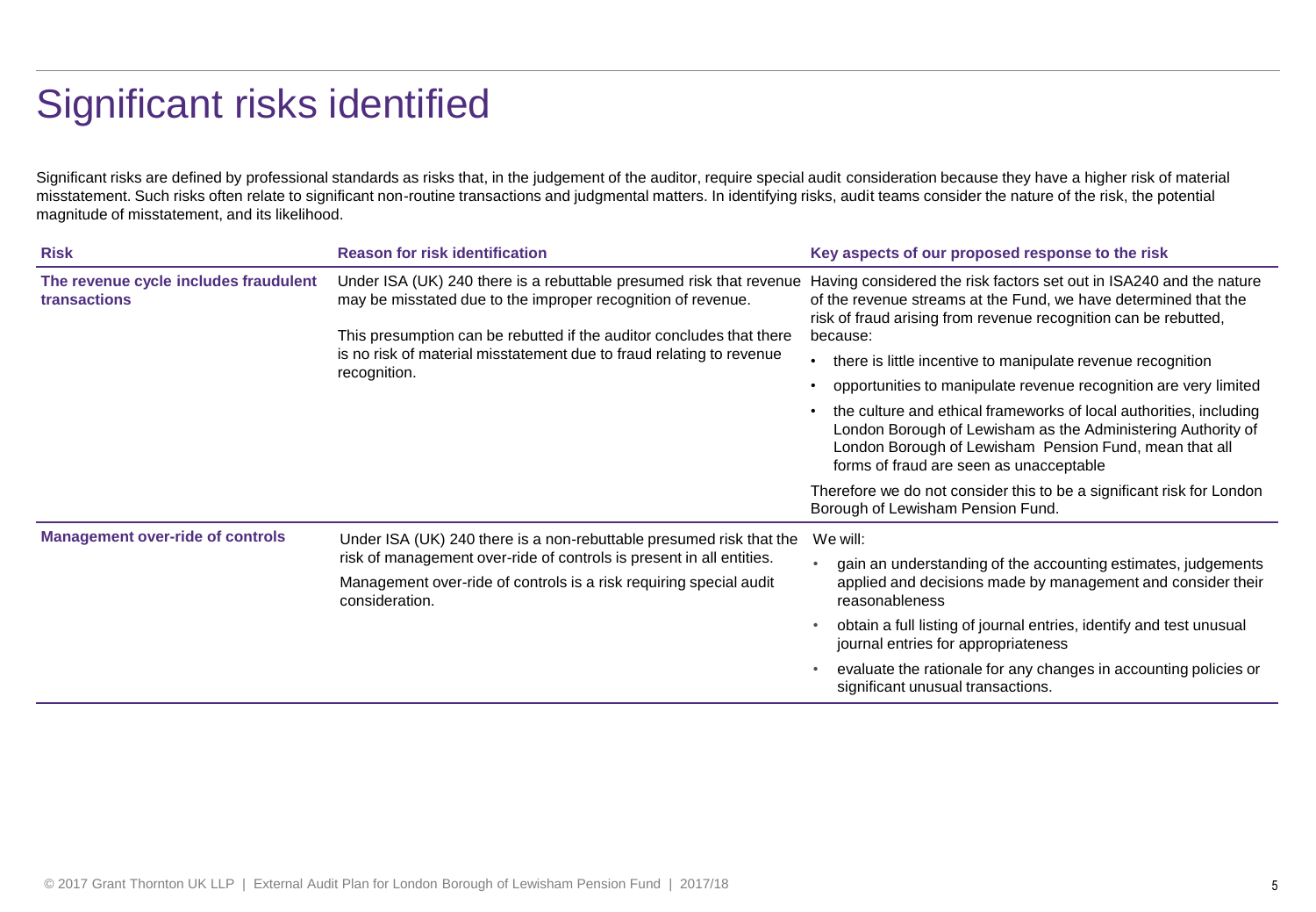| <b>Risk</b>                                                    | <b>Reason for risk identification</b>                                                                                                                                                                                                                    | Key aspects of our proposed response to the risk                                                                                                                                                                                                                                                                                                             |  |
|----------------------------------------------------------------|----------------------------------------------------------------------------------------------------------------------------------------------------------------------------------------------------------------------------------------------------------|--------------------------------------------------------------------------------------------------------------------------------------------------------------------------------------------------------------------------------------------------------------------------------------------------------------------------------------------------------------|--|
| The valuation of Level 3<br>investments is<br><i>incorrect</i> | Under ISA 315 significant risks often relate to significant non-routine<br>transactions and judgemental matters. Level 3 investments by their<br>very nature require a significant degree of judgement to reach an<br>appropriate valuation at year end. | We will                                                                                                                                                                                                                                                                                                                                                      |  |
|                                                                |                                                                                                                                                                                                                                                          | gain an understanding of the Fund's process for valuing level 3 investments<br>and evaluate the design of the associated controls                                                                                                                                                                                                                            |  |
|                                                                |                                                                                                                                                                                                                                                          | review the nature and basis of estimated values and consider what assurance<br>management has over the year end valuations provided for these types of<br>investments.                                                                                                                                                                                       |  |
|                                                                |                                                                                                                                                                                                                                                          | consider the competence, expertise and objectivity of any management<br>experts used.                                                                                                                                                                                                                                                                        |  |
|                                                                |                                                                                                                                                                                                                                                          | review the qualifications of the expert [insert fund manager or custodian if<br>used] to value Level 3 investments at year end and gain an understanding of<br>how the valuation of these investments has been reached.                                                                                                                                      |  |
|                                                                |                                                                                                                                                                                                                                                          | for a sample of investments, test the valuation by obtaining and reviewing the<br>audited accounts, (where available) at the latest date for individual<br>investments and agreeing these to the fund manager reports at that date.<br>Reconcile those values to the values at 31 March 2017 with reference to<br>known movements in the intervening period. |  |

## Significant risks identified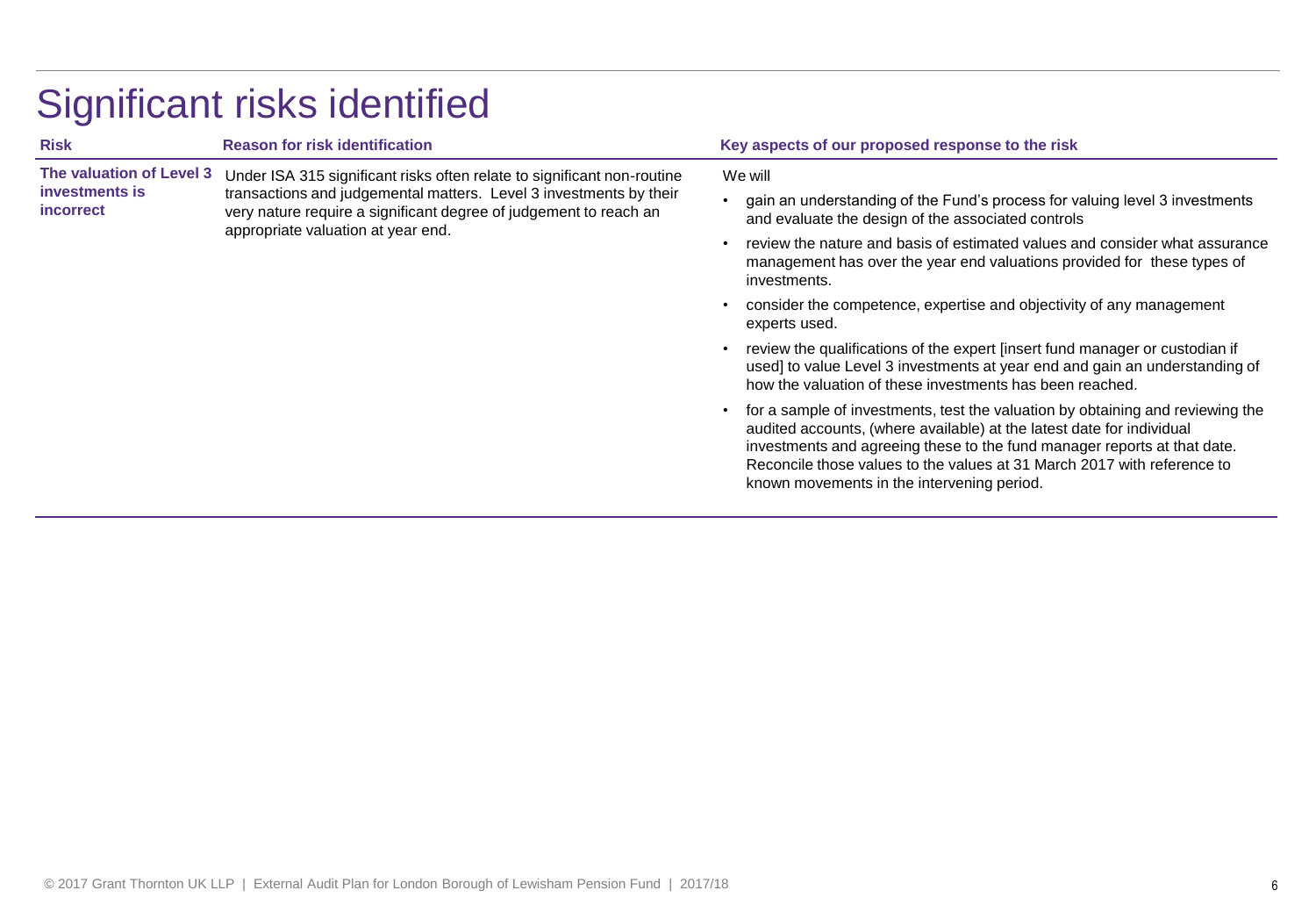### Reasonably possible risks identified

Reasonably possible risks (RPRs) are, in the auditor's judgment, other risk areas which the auditor has identified as an area where the likelihood of material misstatement cannot be reduced to remote, without the need for gaining an understanding of the associated control environment, along with the performance of an appropriate level of substantive work. The risk of misstatement for an RPR is lower than that for a significant risk, and they are not considered to be areas that are highly judgmental, or unusual in relation to the day to day activities of the business.

| <b>Risk</b>                     | <b>Reason for risk identification</b>                                                            | Key aspects of our proposed response to the risk                                                                                                                                                                                                                                                                |  |
|---------------------------------|--------------------------------------------------------------------------------------------------|-----------------------------------------------------------------------------------------------------------------------------------------------------------------------------------------------------------------------------------------------------------------------------------------------------------------|--|
| <b>Contributions</b>            | Contributions from employers and employees' represents a                                         | We will:                                                                                                                                                                                                                                                                                                        |  |
|                                 | significant percentage (83%) of the Fund's revenue.                                              | evaluate the Fund's accounting policy for recognition of<br>contributions for appropriateness;                                                                                                                                                                                                                  |  |
|                                 |                                                                                                  | gain an understanding of the Fund's system for accounting for<br>contribution income and evaluate the design of the associated<br>controls;                                                                                                                                                                     |  |
|                                 |                                                                                                  | test a sample of contributions to source data to gain assurance<br>over their accuracy and occurrence;                                                                                                                                                                                                          |  |
|                                 |                                                                                                  | rationalise contributions received with reference to changes in<br>member body payrolls and the number of contributing pensioners<br>to ensure that any unusual trends are satisfactorily explained.<br>This will provide assurance over the completeness of the<br>Contributions included within the Accounts. |  |
| <b>Pension Benefits Payable</b> | Pension benefits payable represents a significant percentage (88%)<br>of the Fund's expenditure. | We will:                                                                                                                                                                                                                                                                                                        |  |
|                                 |                                                                                                  | evaluate the Fund's accounting policy for recognition of pension<br>benefits expenditure for appropriateness;                                                                                                                                                                                                   |  |
|                                 |                                                                                                  | gain an understanding of the Fund's system for accounting for<br>pension benefits expenditure and evaluate the design of the<br>associated controls;                                                                                                                                                            |  |
|                                 |                                                                                                  | test the controls around the completeness, accuracy and<br>occurrence of benefit payments;                                                                                                                                                                                                                      |  |
|                                 |                                                                                                  | test a sample of individual pensions in payment by reference to<br>member files:                                                                                                                                                                                                                                |  |
|                                 |                                                                                                  | rationalise pensions paid with reference to changes in pensioner<br>numbers and increases applied in year to ensure that any<br>unusual trends are satisfactorily explained. This will provide<br>assurance over the completeness of the Benefits paid included<br>within the Accounts.                         |  |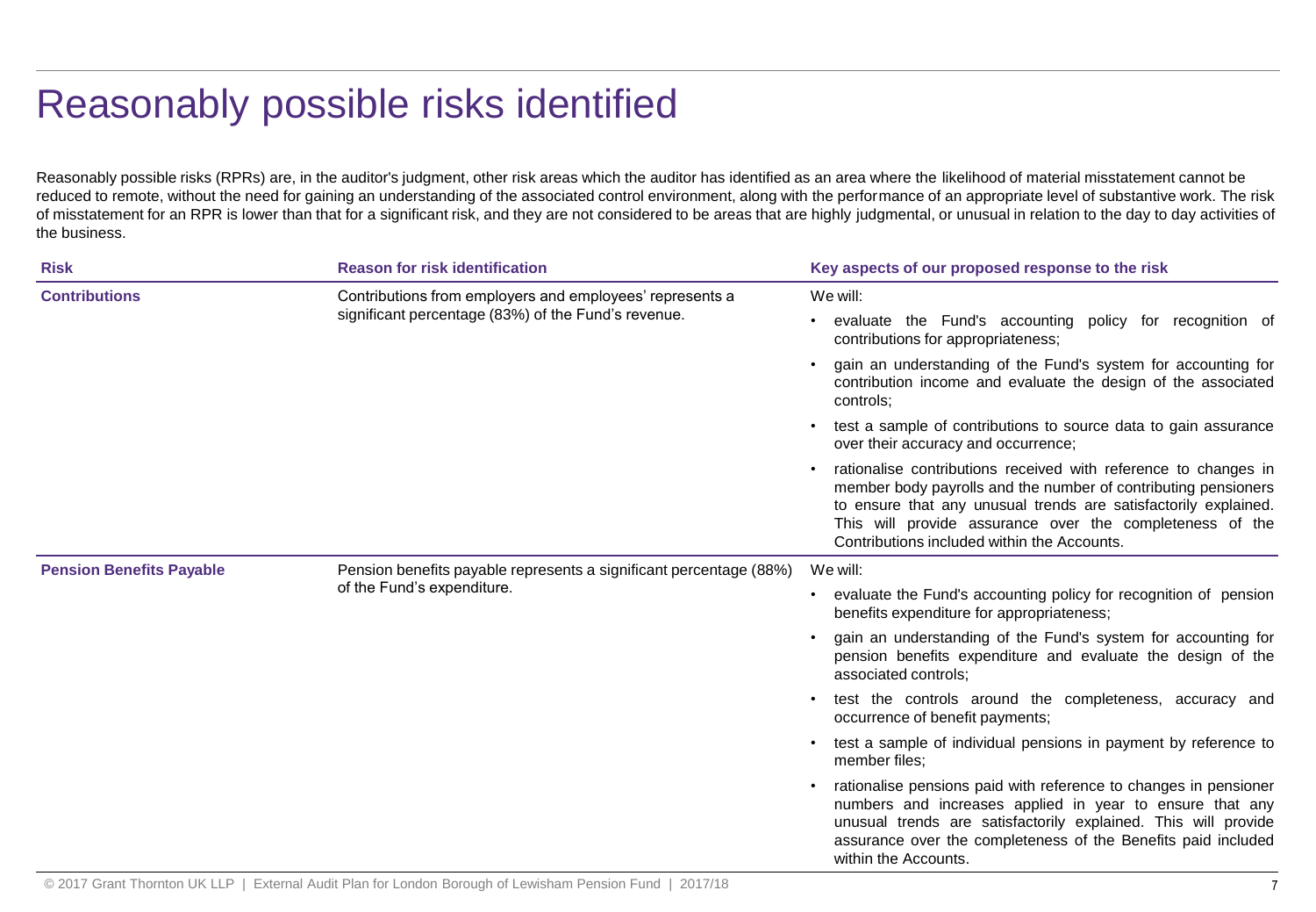## Reasonably possible risks identified

| <b>Risk</b>                                                 | <b>Reason for risk identification</b>                                                                                                                                                                                                                      | Key aspects of our proposed response to the risk                                                                                                                                                                              |
|-------------------------------------------------------------|------------------------------------------------------------------------------------------------------------------------------------------------------------------------------------------------------------------------------------------------------------|-------------------------------------------------------------------------------------------------------------------------------------------------------------------------------------------------------------------------------|
| The valuation of Level 2 investments is<br><i>incorrect</i> | While level 2 investments do not carry the same level of inherent<br>risks associated with level 3 investments, there is still an element of<br>judgement involved in their valuation as their very nature is such that<br>they cannot be valued directly. | We will                                                                                                                                                                                                                       |
|                                                             |                                                                                                                                                                                                                                                            | gain an understanding of the Fund's process for valuing Level 2<br>investments and evaluate the design of the associated controls.                                                                                            |
|                                                             |                                                                                                                                                                                                                                                            | review the nature and basis of estimated values and consider<br>what assurance management has over the year end valuations<br>provided for these types of investments.                                                        |
|                                                             |                                                                                                                                                                                                                                                            | consider the competence, expertise and objectivity of any<br>management experts used.                                                                                                                                         |
|                                                             |                                                                                                                                                                                                                                                            | review the qualifications of the expert finsert fund manager or<br>custodian if used] to value the level 2 investments at year end<br>and gain an understanding of how the valuation of these<br>investment has been reached. |
|                                                             |                                                                                                                                                                                                                                                            | for a sample of investments, test the valuation by obtaining<br>independent information from custodian/manager on units and<br>unit prices.                                                                                   |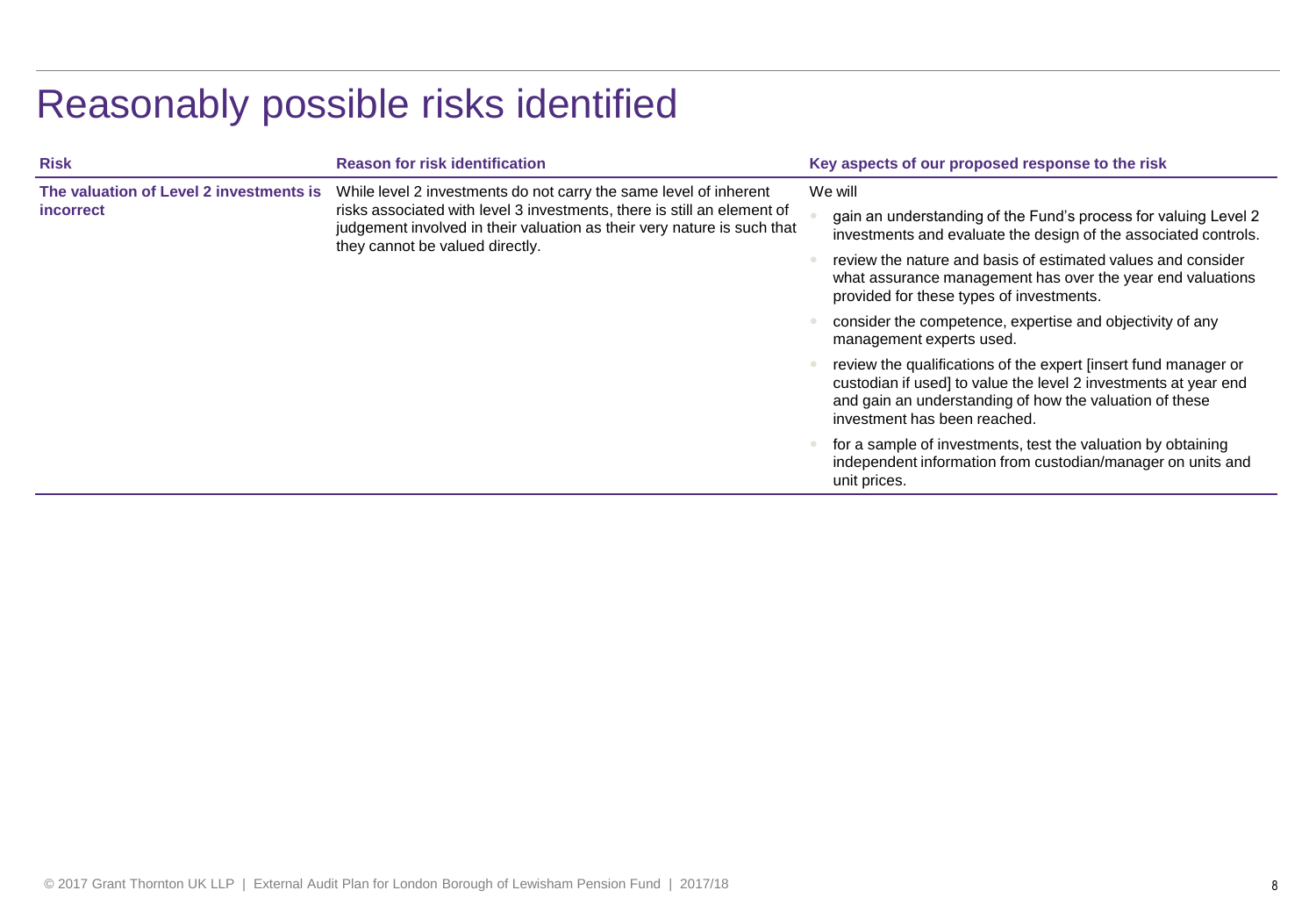### Other matters

### **Other work**

The Fund is administered by London Borough of Lewisham (the 'Council'), and the Fund's accounts form part of the Council's financial statements. Therefore as well as our general responsibilities under the Code of Practice a number of other audit responsibilities also follow in respect of the Fund, such as:

- We consider our other duties under the Act and the Code, as and when required, including:
	- giving electors the opportunity to raise questions about your 2017/18 financial statements, consider and decide upon any objections received in relation to the 2017/18 financial statements;
	- issue of a report in the public interest; and
	- making a written recommendation to the Council, copied to the Secretary of State.
- We carry out work to satisfy ourselves on the consistency of the pension fund financial statements included in the pension fund annual report with the audited Fund accounts.

#### **Other material balances and transactions**

Under International Standards on Auditing, "irrespective of the assessed risks of material misstatement, the auditor shall design and perform substantive procedures for each material class of transactions, account balance and disclosure". All other material balances and transaction streams will therefore be audited. However, the procedures will not be as extensive as the procedures adopted for the risks identified in this report.

#### **Going concern**

As auditors, we are required to "obtain sufficient appropriate audit evidence about the appropriateness of management's use of the going concern assumption in the preparation and presentation of the financial statements and to conclude whether there is a material uncertainty about the entity's ability to continue as a going concern" (ISA (UK) 570). We will review management's assessment of the going concern assumption and evaluate the disclosures in the financial statements.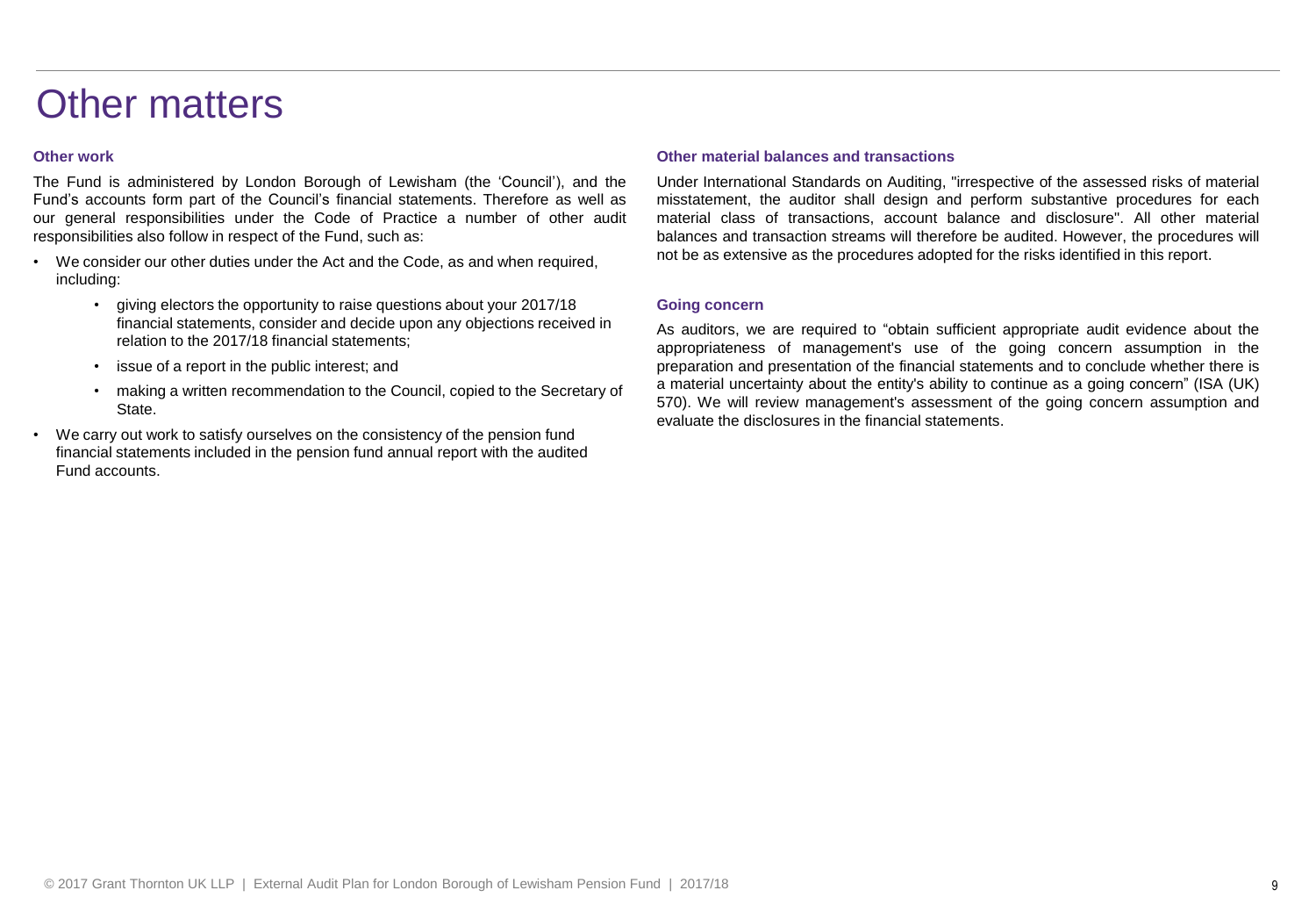### **Materiality**

### **The concept of materiality**

The concept of materiality is fundamental to the preparation of the financial statements and the audit process and applies not only to the monetary misstatements but also to disclosure requirements and adherence to acceptable accounting practice and applicable law. Misstatements, including omissions, are considered to be material if they, individually or in the aggregate, could reasonably be expected to influence the economic decisions of users taken on the basis of the financial statements.

### **Materiality for planning purposes**

We propose to calculate financial statement materiality based on a proportion of the net assets of the Fund for the financial year. In the prior year we used the same benchmark. We have determined planning materiality (the financial statements materiality determined at the planning stage of the audit) to be £12.746m (PY £10.414m), which equates to 1% of your net assets for the prior year. We design our procedures to detect errors in specific accounts at a lower level of precision.

We reconsider planning materiality if, during the course of our audit engagement, we become aware of facts and circumstances that would have caused us to make a different determination of planning materiality

#### **Matters we will report to the Audit Panel**

Whilst our audit procedures are designed to identify misstatements which are material to our opinion on the financial statements as a whole, we nevertheless report to the Audit Panel any unadjusted misstatements of lesser amounts to the extent that these are identified by our audit work. Under ISA 260 (UK) 'Communication with those charged with governance', we are obliged to report uncorrected omissions or misstatements other than those which are 'clearly trivial' to those charged with governance. ISA 260 (UK) defines 'clearly trivial' as matters that are clearly inconsequential, whether taken individually or in aggregate and whether judged by any quantitative or qualitative criteria. In the context of the Fund, we propose that an individual difference could normally be considered to be clearly trivial if it is less than £0.637m (PY £0.637m).

If management have corrected material misstatements identified during the course of the audit, we will consider whether those corrections should be communicated to the Audit Panel to assist it in fulfilling its governance responsibilities.

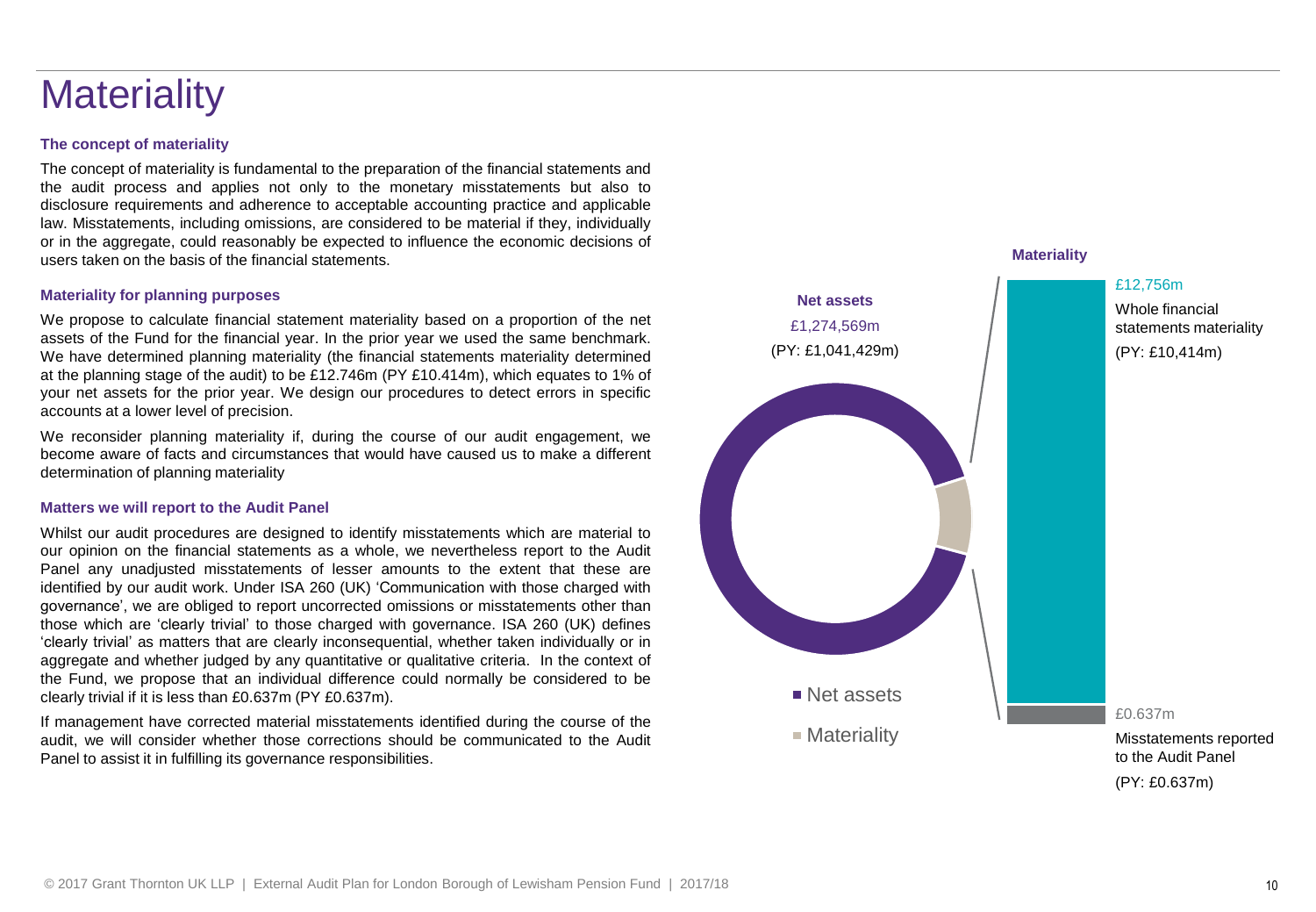### Audit logistics, team & audit fees





### **Paul Grady, Engagement Lead**

Paul will be the main point of contact for the Chief Executive, the Section 151 Officer and Members. Paul will share his wealth of knowledge and experience across the sector providing challenge, sharing good practice, providing pragmatic solutions and acting as a sounding board with Members and the Audit, Governance and Standards Committee. Paul will ensure our audit is tailored specifically to you and is delivered efficiently. Paul will review all reports and the team's work.

### **Andy Ayre, Audit Manager**

Andy will work with the senior members of the finance team ensuring early delivery of testing and agreement of accounting issues on a timely basis. Andy will attend Audit, Governance and Standards Committees, undertake reviews of the team's work and draft reports ensuring they remain clear, concise and understandable to all. Andy will work with Internal Audit to secure efficiencies and avoid any duplication across the audit.

### **Audit Incharge**

The audit in-charge will lead the onsite team and will be the day to day contact for the audit. The audit in-charge will monitor the deliverables, manage the query log with your finance team and highlight any significant issues and adjustments to senior management. The audit in-charge will undertake the more technical aspects of the audit, coach the junior members of the team and review the team's work.

### **Audit fees**

The planned audit fees are no less than £21,000 (PY: £21,000) for the financial statements audit. In setting your fee, we have assumed that the scope of the audit, and the Fund and its activities, do not significantly change.

Where requests are received from other auditors of other bodies for assurance in respect of information held by the Fund and provided to the actuary to support their individual IAS 19 calculations these will be billed in addition to the audit fee on a case by case basis.

### **Our requirements**

To ensure the audit is delivered on time and to avoid any additional fees, you must ensure that:

- All audit queries arising from our interim work are responded to satisfactorily during the interim audit and all testing samples provided to enable completion during the interim audit
- The draft accounts are provided to us by 31 May and are materially accurate;
- Supporting schedules to all figures in the accounts and other working papers are provided to us by 31 May in accordance with the agreed upon information request list;
- All supporting schedules are clearly presented and agree to figures in the accounts;
- Key management and accounting staff identified in our information request list are available throughout the duration of our audit visits to help us locate information and to provide explanations; and
- All audit queries are resolved promptly and within agreed timescales.

If any of the above requirements are not met, we reserve the right to postpone our audit visit and charge fees to reimburse us for any additional costs incurred.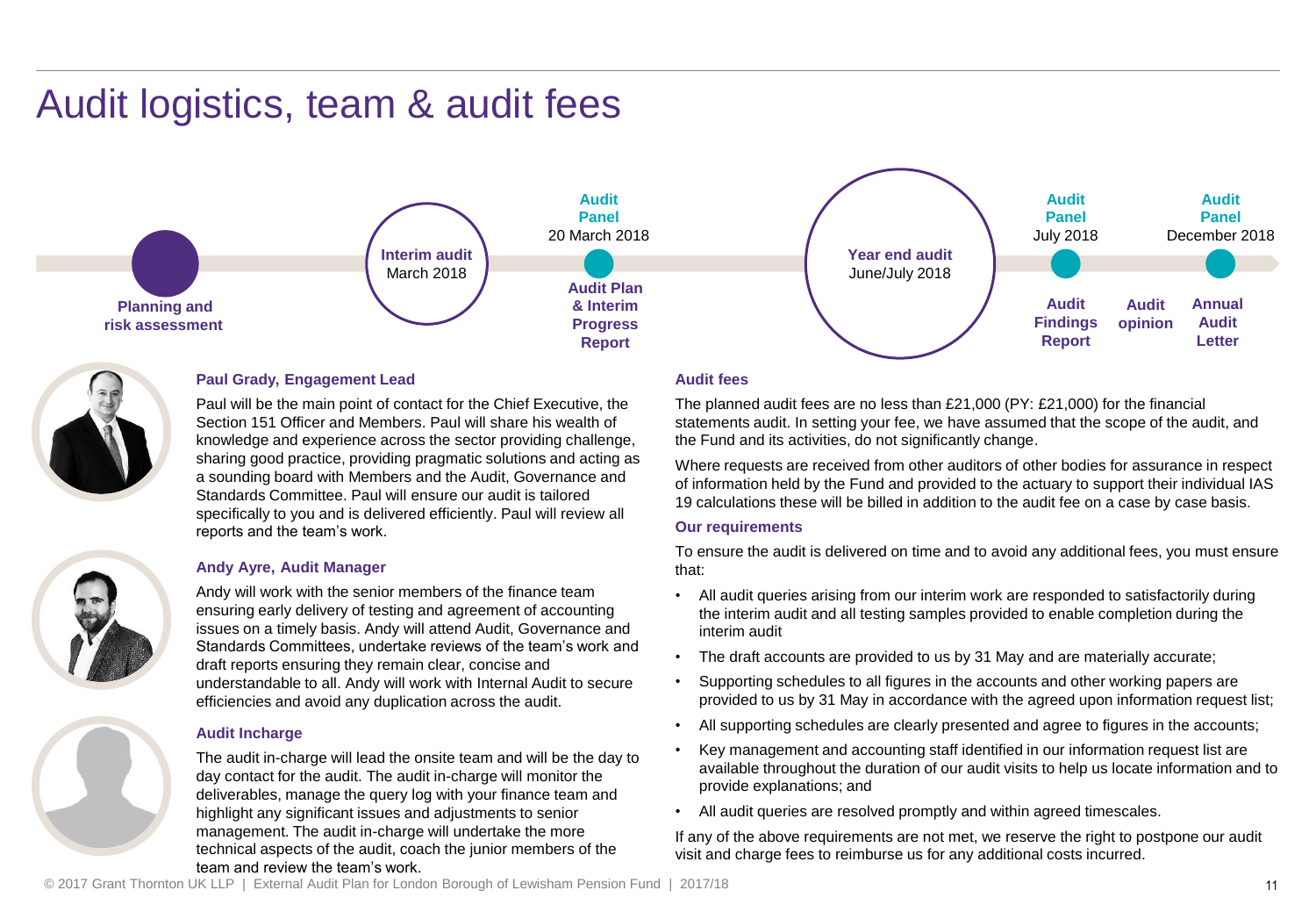### Independence & non-audit services

### **Auditor independence**

Ethical Standards and ISA (UK) 260 require us to give you timely disclosure of all significant facts and matters that may bear upon the integrity, objectivity and independence of the firm or covered persons. relating to our independence. We encourage you to contact us to discuss these or any other independence issues with us. We will also discuss with you if we make additional significant judgements surrounding independence matters.

We confirm that there are no significant facts or matters that impact on our independence as auditors that we are required or wish to draw to your attention. We have complied with the Financial Reporting Council's Ethical Standard and we as a firm, and each covered person, confirm that we are independent and are able to express an objective opinion on the financial statements. Further, we have complied with the requirements of the National Audit Office's Auditor Guidance Note 01 issued in December 2016 which sets out supplementary guidance on ethical requirements for auditors of local public bodies.

We confirm that we have implemented policies and procedures to meet the requirements of the Ethical Standard. For the purposes of our audit we have made enquiries of all Grant Thornton UK LLP teams providing services to the Fund.

### **Non-audit services**

No non-audit services were identified in respect of the Pension Fund. Any changes and full details of all fees charged for audit related and non-audit related services by Grant Thornton UK LLP and by Grant Thornton International Limited network member Firms will be included in our Audit Findings report at the conclusion of the audit.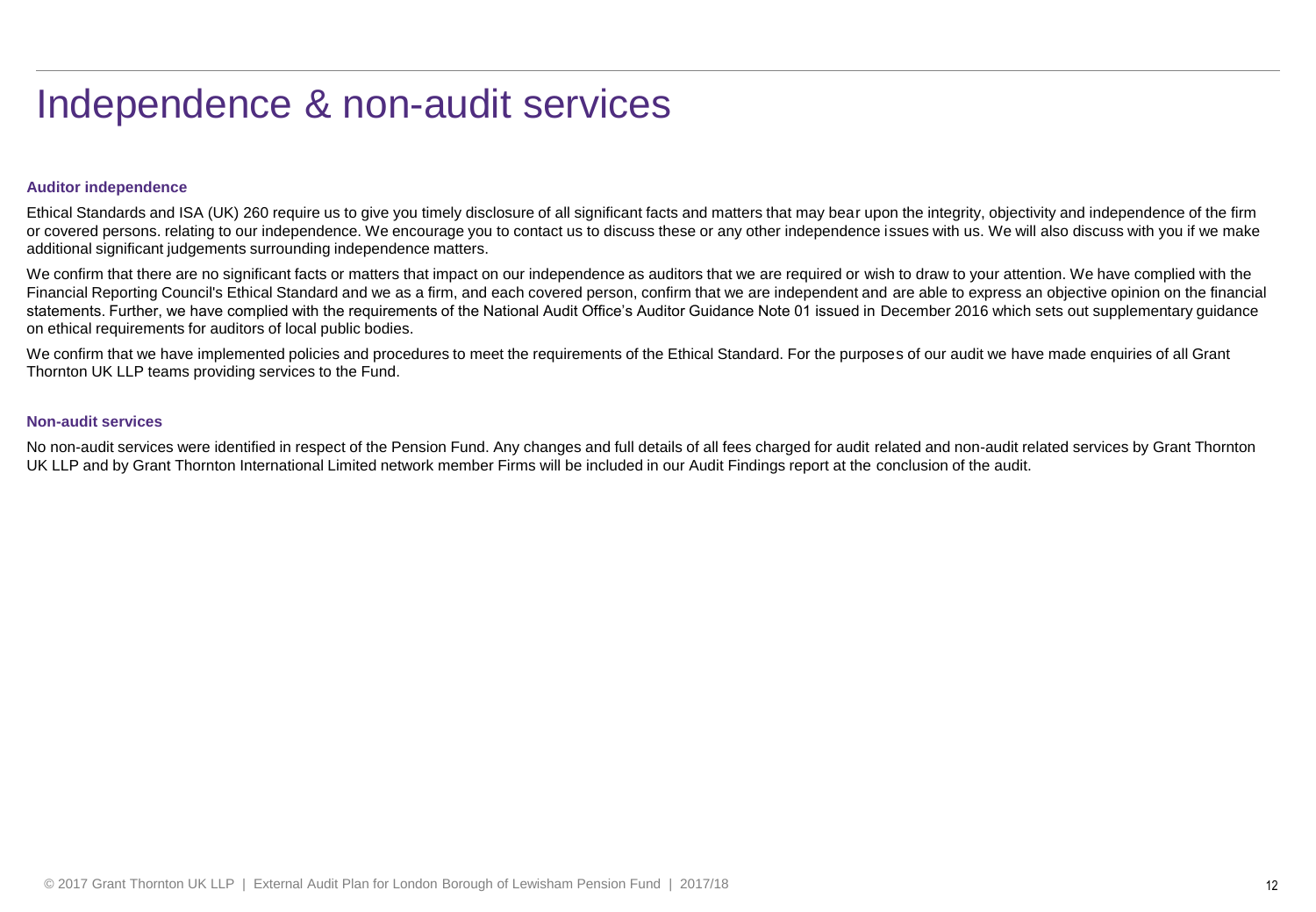### Appendices

**A. Revised ISAs**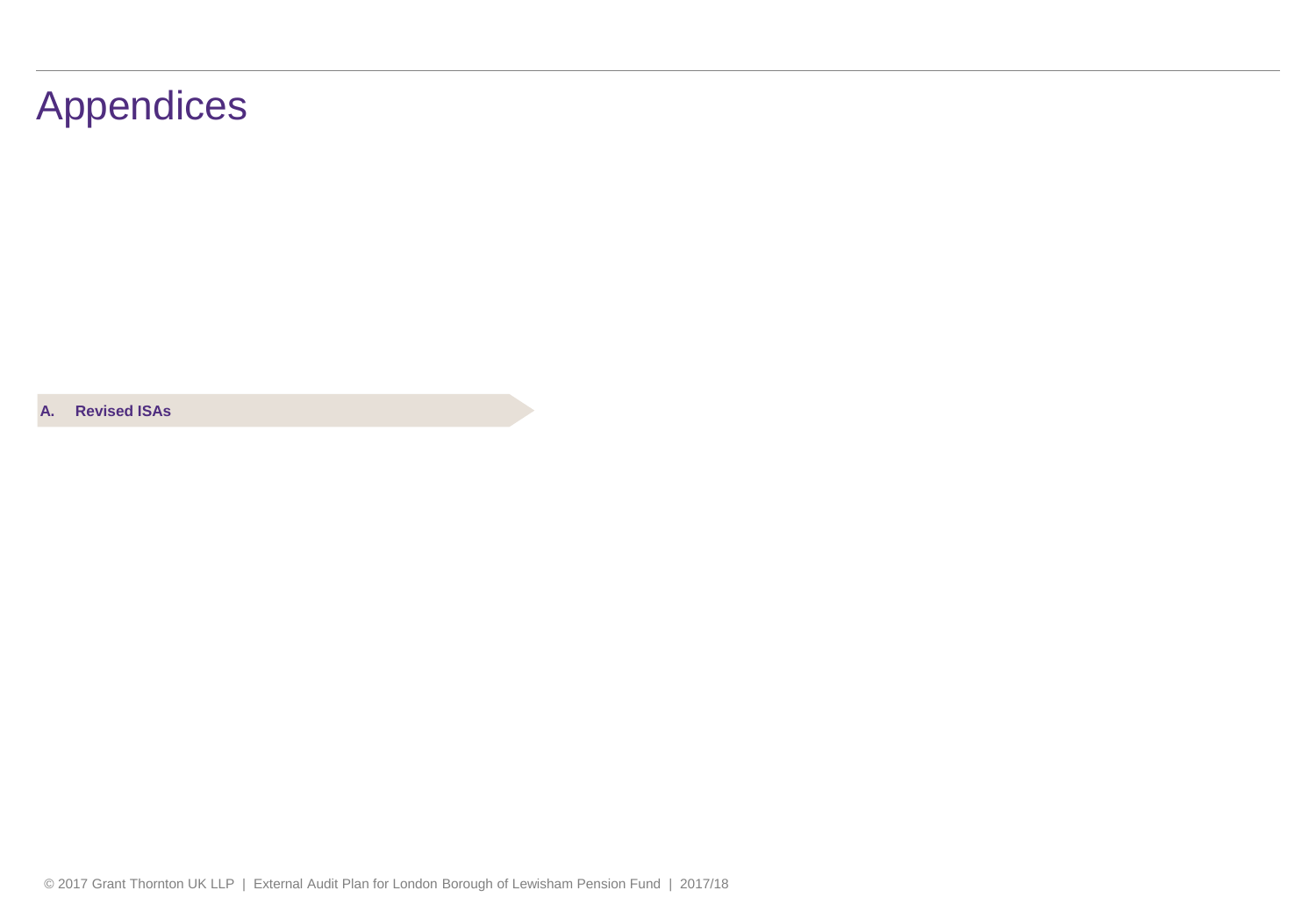### Appendix A: Revised ISAs

Detailed below is a summary of the key changes impacting the auditor's report for audits of financial statement for periods commencing on or after 17 June 2016.

| Section of the auditor's report                                     | <b>Description of the requirements</b>                                                                                                                                                                                                                                           |
|---------------------------------------------------------------------|----------------------------------------------------------------------------------------------------------------------------------------------------------------------------------------------------------------------------------------------------------------------------------|
| <b>Conclusions relating to going concern</b>                        | We will be required to conclude and report whether:                                                                                                                                                                                                                              |
|                                                                     | The directors use of the going concern basis of accounting is appropriate<br>٠                                                                                                                                                                                                   |
|                                                                     | The directors have disclosed identified material uncertainties that may cast significant doubt about the Fund's ability to continue as a<br>going concern.                                                                                                                       |
| <b>Material uncertainty related to going</b><br>concern             | We will need to include a brief description of the events or conditions identified that may cast significant doubt on the Fund's ability to<br>continue as a going concern when a material uncertainty has been identified and adequately disclosed in the financial statements. |
|                                                                     | Going concern material uncertainties are no longer reported in an Emphasis of Matter section in our audit report.                                                                                                                                                                |
| <b>Other information</b>                                            | We will be required to include a section on other information which includes:                                                                                                                                                                                                    |
|                                                                     | Responsibilities of management and auditors regarding other information                                                                                                                                                                                                          |
|                                                                     | A statement that the opinion on the financial statements does not cover the other information unless required by law or regulation                                                                                                                                               |
|                                                                     | Reporting inconsistencies or misstatements where identified                                                                                                                                                                                                                      |
| <b>Additional responsibilities for directors</b><br>and the auditor | We will be required to include the respective responsibilities for directors and us, as auditors, regarding going concern.                                                                                                                                                       |
| <b>Format of the report</b>                                         | The opinion section appears first followed by the basis of opinion section.                                                                                                                                                                                                      |